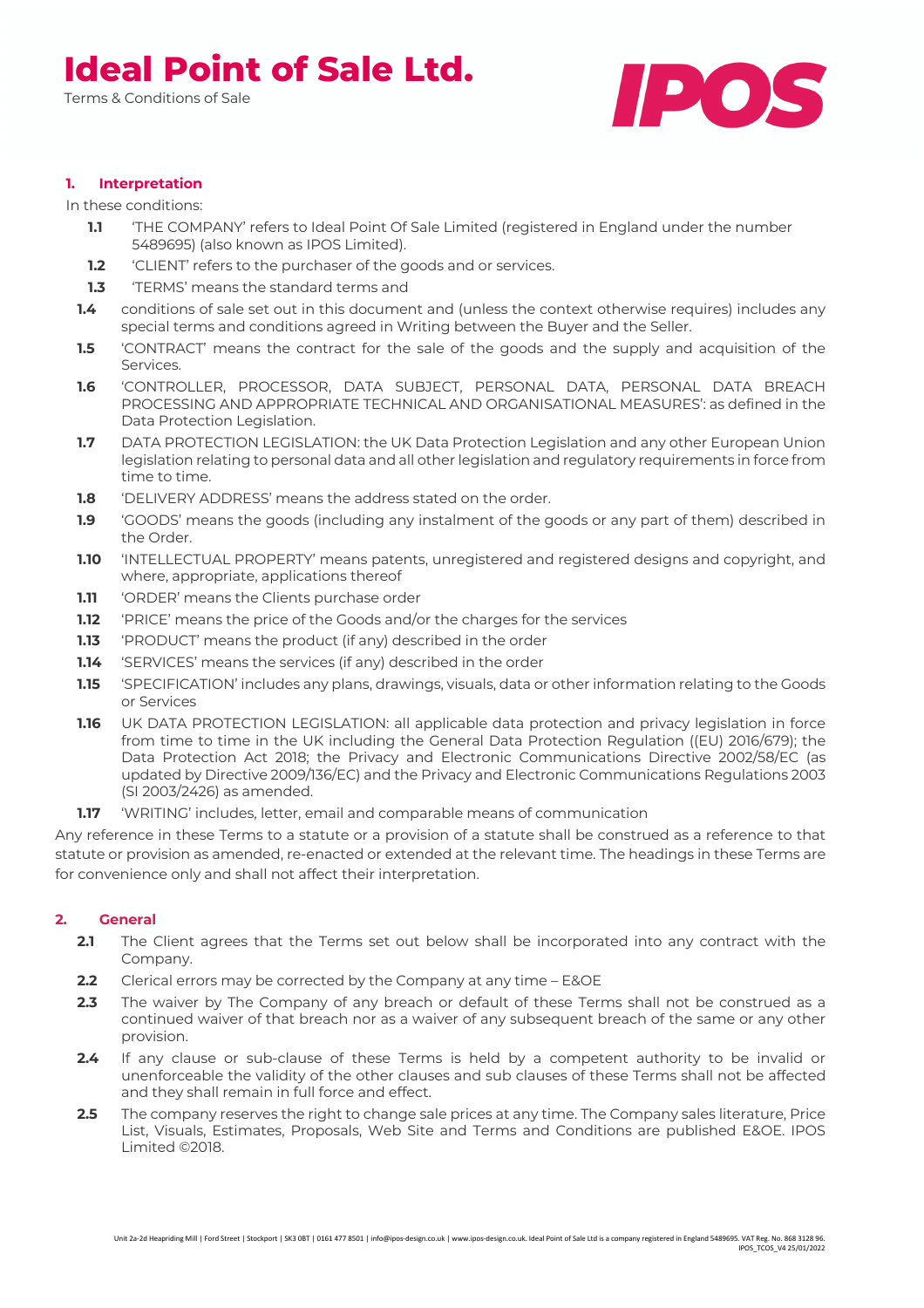Terms & Conditions of Sale



### **3. Formation of contract**

- **3.1** The order consists of an acceptance by The Company to supply the goods and or services upon The Company's terms and conditions here set out and shall, unless previously cancelled by The Company by written notice to The Client, be deemed to be accepted upon receipt by The Company of The Clients' written or verbal instructions to supply goods and or services, by accepting delivery of any part of the Goods and or services.
- **3.2** Unless otherwise agreed in writing by a director of the Company these Terms and Conditions of sale which supersede any earlier Terms and Conditions of sale shall override any terms and conditions stipulated, incorporated or referred to by the purchaser whether in the order or in any negotiations preceding the formation of the contract.
- **3.3** The Client's standard terms or any other terms provided by the Client shall not be incorporated into the contract or any variation thereof less expressly accepted by the Company in writing.
- **3.4** These Terms shall be deemed to be incorporated in every transaction by the Company to a Client or prospective Client for a Proposal / Quotation, every Order and or project and every Contract. Every Proposal / Quotation and every acceptance or an Order by the Client constitutes unconditional acceptance of the Terms.
- **3.5** These Terms shall apply to the contract to the exclusion of all Client order terms and conditions on which any purchase order has been given to The Company or subject to when the order is accepted or purported to be accepted by The Company.
- **3.6** These Terms shall prevail over, supersede and exclude any inconsistent terms or conditions contained in or referred to in a Client's Purchase Order, Tender Document or Quote request, correspondence or elsewhere. No addition to the Terms or any of them shall be binding upon the Company unless confirmed expressly and specifically by a director of the Company, in writing.
- **3.7** Neither party shall be bound by any variation, waiver or addition or exclusion to the terms and conditions here set out unless agreed in writing between the authorised representative of The Company and The Client.
- **3.8** The Company shall not be liable in respect of any misrepresentation made by The Company the Company servants or agents to The Client its servants or agents as to the condition of the Goods their fitness for any purpose or as to quantity or measurements or weight loadings unless the representation is:
	- **3.8.1** made or confirmed in writing by The Company; and/or
	- **3.8.2** Fraudulent
- **3.9** Without prejudice to clause 3.8 of these Terms while the Company take every precaution in the preparation of the Company catalogue price lists and other literature these documents are for the Clients general guidance only and statements made therein (in the absence of fraud on the Company part) shall not constitute representations by The Company and The Company shall not be bound by them. If The Client requires advice in relation to the Goods a specific request for advice should be made and any advice made or confirmed in writing in response to such a request shall amount to a representation and The Company shall be liable accordingly. Due to differing surfaces and physical conditions the Company cannot give advice as to appropriate weight loadings for any item of the Goods. On request the Company shall provide samples for The Client to test on site.
- **3.10** For the avoidance of doubt if The Client is not dealing as a Consumer the Company liability for damages for misrepresentation (other than fraudulent) is excluded or limited by Clause 6 of these Terms. The statutory rights of a Consumer are not affected by these Terms.

### **4. Proposals / quotations**

- **4.1** All prices are, unless otherwise stated, quoted exclusive of delivery costs and exclusive of VAT. The Company reserves the right to exercise at it's discretion, to vary the price of goods, if, subsequent to the date of the Proposal / Quotation there is any increase or decrease in the total cost to the Company of producing or acquiring the services and or goods which is beyond the Company's control.
- **4.2** In such an event the Company will give written notice to the Client before delivery. If such alteration increases the price, the Client may cancel the relevant order by notice given to the Company within 3 days of the date of the notification of the increase by the Company.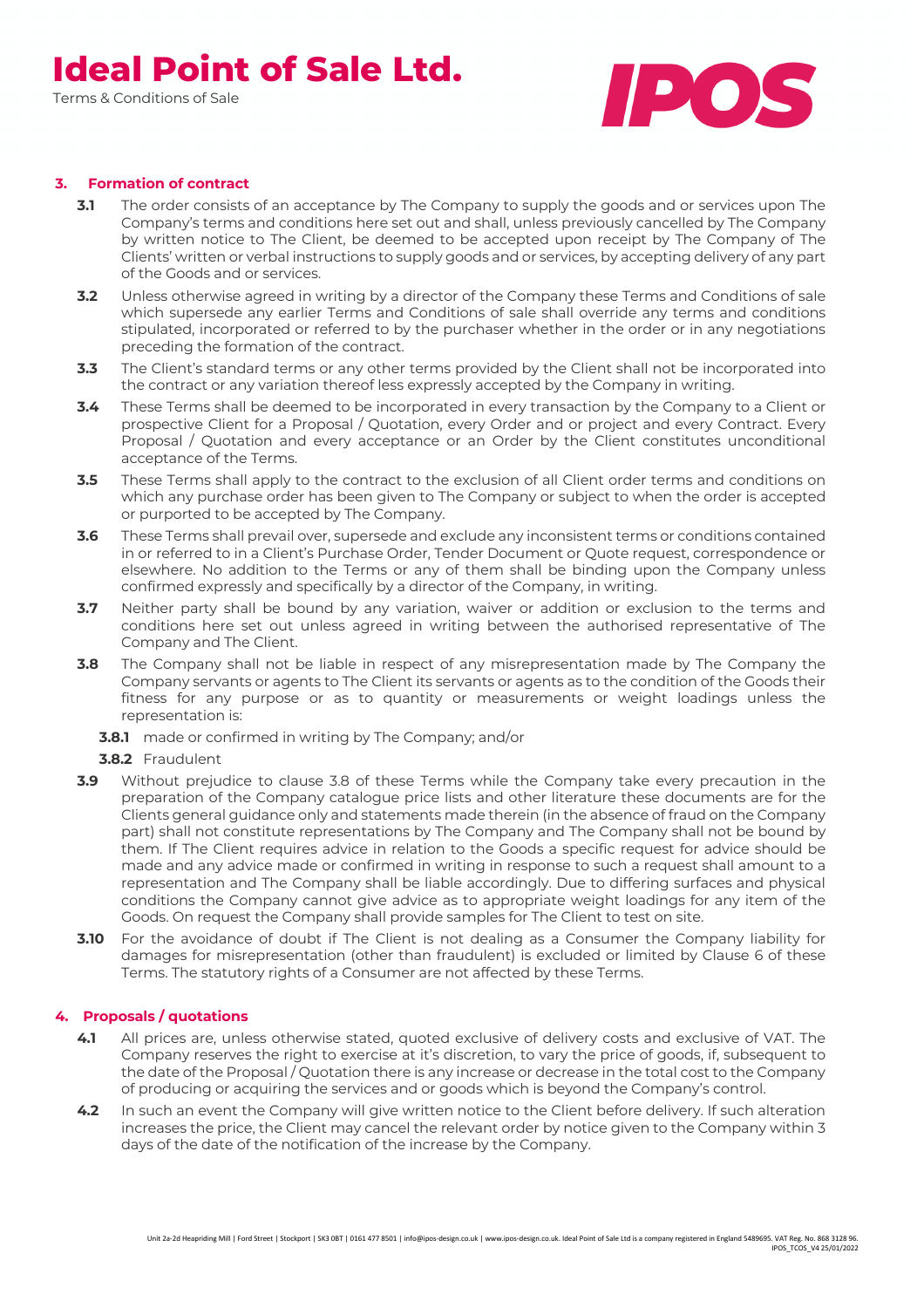Terms & Conditions of Sale



### **5. Client orders**

**5.1** Client Orders will be accepted only on receipt of a formal purchase order with a unique purchase reference.

#### **6. Samples / Prototypes**

The Company may at its discretion submit a sample and or prototype to the Client for approval before executing the bulk of the order, which will only be commenced on receipt of such approval in writing. All goods in respect of which is sampled is so approved shall be deemed to have been satisfactorily tested by the Client and to comply with the specification for the goods.

### **7. Warranties**

- **7.1** The services and or goods shall be of satisfactory quality and will conform to any specification agreed by the Company in writing, within the normal limits of industrial quality for such services and or goods.
- **7.2** The liability of the Company for breach of the above term, or any claim in respect of any defect in the services and or goods, shall be limited to replacement of the defective services and or goods or, at the Company's option, reimbursement of the price paid for those services and or goods.
- **7.3** The Client shall not be entitled to make any claim in respect of any such defective services and or goods unless the claim is notified to the Company in writing within 7 days from delivery of the services and or goods.
- **7.4** The Company shall not be liable to the Client where the defect or damage in respect of which a claim is made has been caused or contributed to by:
	- **7.4.1** abnormal usage of the services and or goods:
	- **7.4.2** an act or omission of anyone other than The Company.
- **7.5** Any particular purpose for which the services and or goods are to be fit must be agreed in writing between the Company and the Client. If no such agreement is made, the Client acknowledges and agrees that he has not made known expressly or by implication to the Company any particular purpose for which the services and or goods are being bought.
- **7.6** Save as set out above:
	- **7.6.1** All terms relating to the quality of the services and or goods or to the fitness to the services and or goods for a particular purpose are excluded from any contract between the Company and the Client.
	- **7.6.2** The Company shall be under no liability in respect of any defect in the services and or goods.

#### **8. Liability**

- **8.1** In no circumstances shall the Company's liability (in contract, tort or otherwise) in any matter arising out of or in connection with this contract of the services and or goods supplied, exceed the invoice price of the particular pieces concerned and furthermore the Company shall be under no liability for the loss or damage or delay howsoever arising, caused by circumstances outside its control.
- **8.2** In these Terms "the Defect" means the condition and/or any attribute of the services and or Goods and/or any other circumstances which but for the effect of these Terms would have entitled the Client to damages.
- **8.3** Nothing in these Terms shall exclude or restrict the Company liability for death or personal injury resulting from the Company negligence or the Company liability for fraudulent misrepresentation.
- **8.4** If the Client deals as a Consumer any provision of these Terms which is of no effect shall not apply. The statutory rights of a Consumer are not affected by these Terms.
- **8.5** Subject to Clauses 8.3 and 8.4 of these Terms The Company shall not be liable by reason of any misrepresentation (unless fraudulent) or any breach of warranty condition or other term express or implied or any breach of duty (common law or statutory) or negligence for any damages whatsoever. Instead of liability in damages The Company undertake liability under Clause 8.6 below.
- **8.6** Where but for the effect of Clause 8.5 of these Terms The Client would have been entitled to damages against The Company, The Company shall not be liable to pay damages but subject to the Terms set out in Clause 8.8 below shall in the Company's sole discretion either repair the services and or Goods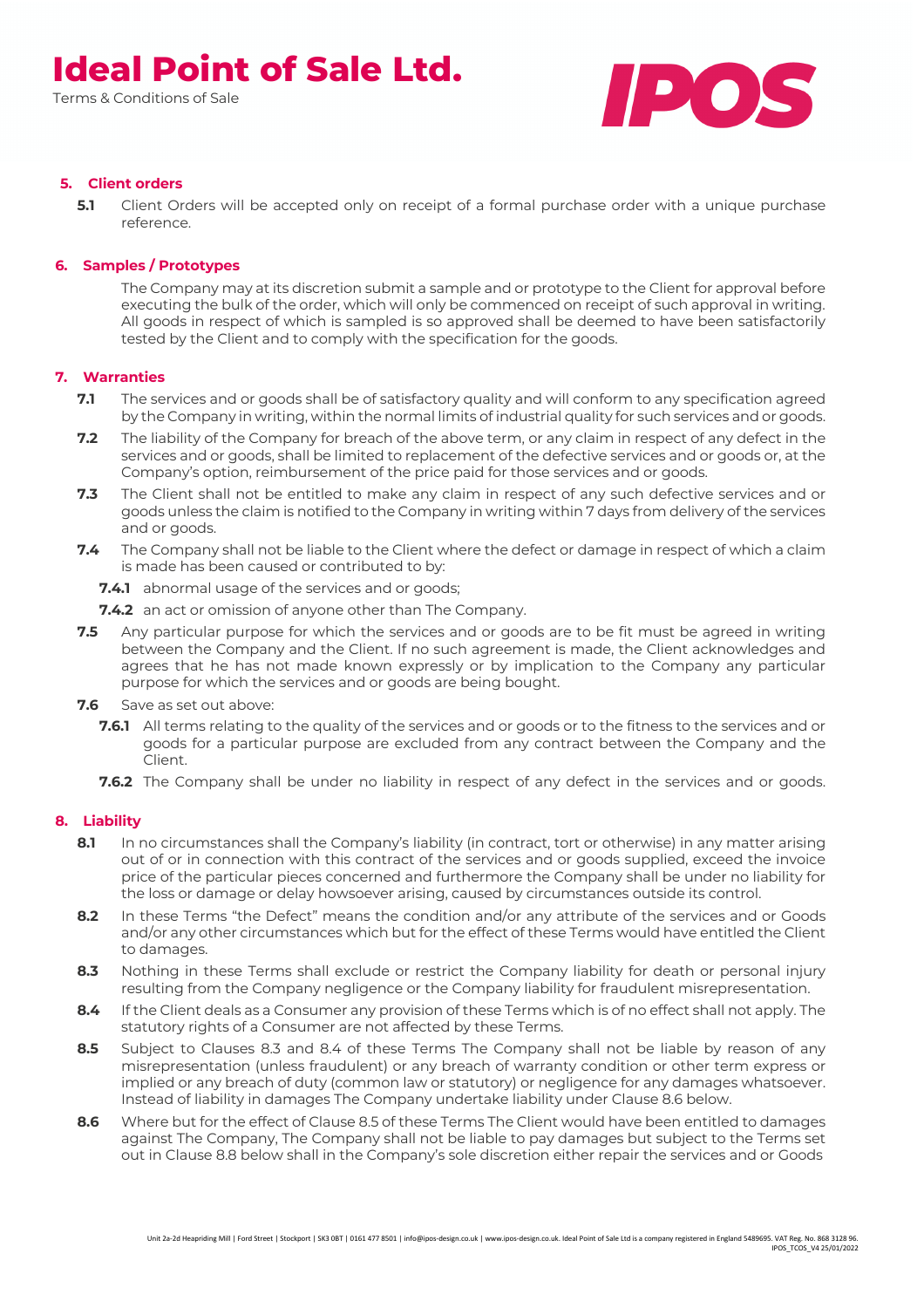Terms & Conditions of Sale



#### **8. Liability - continued**

- **8.7** at the Company's own expense or supply replacement Services and or Goods free of charge or refund all (or where appropriate part) of the price paid for the relevant Services and or Goods.
- **8.8** The Company will not be liable under Clause 8.6.
	- **8.8.1** If the Defect arises from fair wear and tear
	- **8.8.2** If the Defect arises from wilful damage, negligence, abnormal working conditions, misuse alteration or repair of the Services and or Goods or storage of the Goods in unsuitable conditions (but this sub-clause shall not apply to any act or omission on the Company part)
- **8.9** Subject to Clauses 8.3 and 8.4 of these Terms The Company shall not be liable by reason of any misrepresentation (unless fraudulent) or any breach or warranty condition or other term express or implied or any breach of duty (common law or statutory) or negligence for any damages whatsoever (if notwithstanding Clause 8.5 of these Terms The Client is entitled to recover any) nor shall The Company be liable under Clause 8.7 of these Terms unless:-
	- **8.9.1** If the Defect would have been apparent on a reasonable inspection under Clause 6.1 of these Terms at the time of receipt written notice of any claim is given to The Company within one working day of the time of receipt; or in any other case
	- **8.9.2** The Defect is discovered within 28 days from the date of delivery and The Company are given written notice of the Defect within two working days of it being discovered
- **8.10** If the Services and or Goods are not supplied / manufactured by The Company the Company liability in respect of any defect in service and or workmanship or materials of the Goods will be limited to such rights against the manufacturer as The Company may have in respect of those Goods. The Company will on written request provide details of the Company rights against the manufacturer and any other terms and conditions imposed by the manufacturer and so far as possible will on request assign to The Client any such rights.
- **8.11** Without prejudice to any other provisions in these Terms in any event the Company total liability for any one claim or for the total of all claims arising from any one act of default on the Company part (whether arising from the Company negligence or otherwise) shall not exceed the purchase price of the Services and or Goods the subject matter of any claim.

#### **9. Confidentially**

Each Party (the "Recipient") shall take reasonable steps to protect proprietary and confidential information and materials (hereinafter, "Confidential Information") provided by the other Party or its representatives (the "Discloser") from improper disclosure. Confidential Information shall not include (a) information previously known to Recipient or materials to which Recipient had access prior to the provision of such information or materials by Discloser; (b) information or materials that are now or later become publicly known without breach of this Agreement by Recipient; (c) information or materials provided to Recipient by a third party who, to the knowledge of Recipient, was not bound by a duty of confidentiality to Discloser; (d) information independently developed by Recipient without the use of Confidential Information; or (e) information which is required to be disclosed pursuant to judicial process or otherwise by law.

#### **10. Intellectual property**

- **10.1** The Company is the owner of all copyright, design rights including patents, patents pending and registered designs in the products manufactured by the Company and these rights are not transferred with the sale of the services and or goods and may not be reproduced by the Client or any other third party. The Company vigorously protects its intellectual property in all cases. Any drawings, visuals or technical information provided by the Company to the Client in the course of the Company business relationship is to be treated as confidential and may not be passed to any third party without prior authorisation from the Company. Such information must be returned on request.
- **10.2** Where the Client has provided drawings and /or specifications to the Company for manufacture the Client agrees to indemnify the Company against all claims for infringement of any third party's intellectual property rights (including but not limited to: patents, trademarks, copyright, design rights) caused by accepting the Clients instructions to manufacture any item resulting in such a claim against the Company. If the Company has concerns about the provenance of any design the Company reserve the right to refuse the Clients order on both ethical and legal grounds.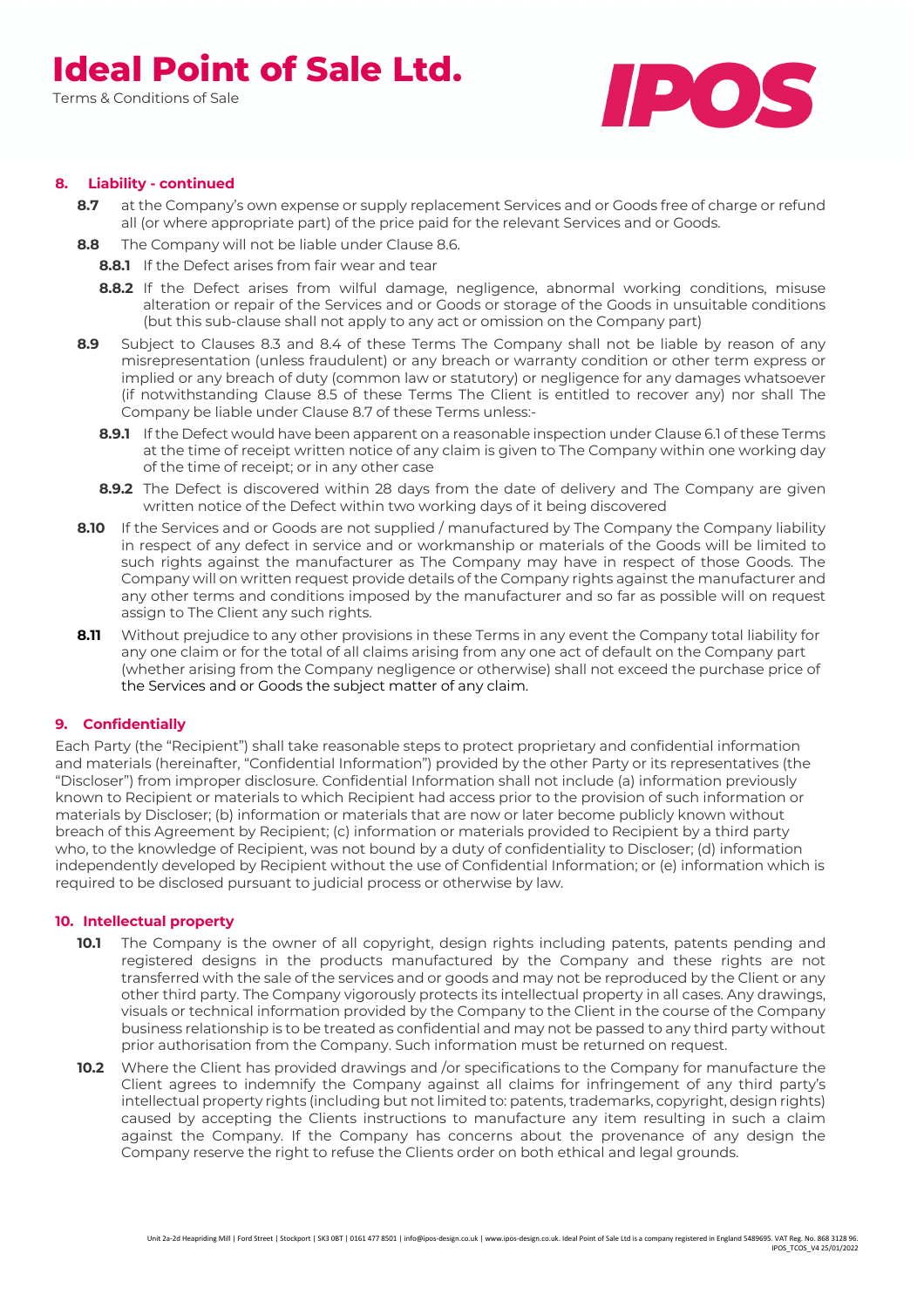Terms & Conditions of Sale



#### **10. Intellectual property - continued**

**10.3** The IPOS Logo is a Trademark of The Company

#### **11. Delivery**

- **11.1** Time is not of the essence of the contract.
- **11.2** If the Company does not deliver the services and or goods within 21 working days of the date stated for delivery on the order then the Client may give written notice to the Company that delivery is required within a period of not less than 14 days, to be sent by recorded delivery. If the Company fails, without good reason, to commence delivery of the services and or goods within the stated period then the Client may cancel the order. In the event of such cancellation the Client shall not be liable to pay any further sums in respect of services and or goods which have not been delivered.
- **11.3** The Client shall have no right to damages for any failure on the Company's part to deliver the services and or goods in accordance with the time stated for delivery.
- **11.4** The Company reserves the right to make delivery by instalments and tender a separate invoice in respect of each instalment. The Company failure to deliver any one or more instalments or any claim by The Client in respect of any one or more instalments shall not entitle The Client to treat the Contract as a whole as repudiated.
- **11.5** Services and or Goods will be delivered by the Company by whatever method The Company consider to be suitable in the circumstances. Delivery charges are additional. Details are available on request and will be quoted when order is place if requested. The Company aim to despatch stock Services and or Goods the day following acceptance of order or receipt of cleared funds in the case of non-account transactions however, delivery and despatch dates are given in good faith but are estimates only.
- **11.6** The Company shall not be liable for any damages whatsoever whether direct or indirect (including for the avoidance of doubt any liability to any third party) resulting from any delay in delivery or despatch of the Services and or Goods or failure to deliver the Services and or Goods in a reasonable time whether such delay or failure is caused by the Company negligence or otherwise howsoever.

#### **12. Inspection and acceptance**

- **12.1** If the Client wishes to inspect the goods prior to delivery, such inspection must be made at the Company's premises or an agreed alternative location and notification of this requirement must be given in writing at the time of placing the order. If upon inspection goods are approved by or on behalf of the Client then such approval shall constitute acceptance by the Client that the goods conform with their specification and that the goods are fit for any particular purpose agreed under clause 4.
- **12.2** If no such inspection is made then, unless the Client gives written notification to the contrary to the Company within 3 working days after delivery, the Client shall be taken to have approved the goods and to accept that the goods conform with their specification and that the goods are fit for any particular purpose agreed under clause 4.
- **12.3** The Client shall inspect the Goods at the time of receipt but nothing in these Terms shall require The Client to break packaging and/or unpack Goods which are intended to be stored before use.
- **12.4** The Client must telephone or email The Company as soon as practicable and give The Company written notice within two working days of receipt of any claim for short delivery.
- **12.5** If The Client does not give The Company that notice within that time the Services and or Goods will be deemed to have been delivered in the quantities shown in the delivery documents.
- **12.6** The Client shall not be entitled and irrevocably and unconditionally waive any right to reject the Services and or Goods or claim any damages whatsoever for short delivery howsoever caused.
- **12.7** The Company liability for short delivery is limited to making good the shortage.
- **12.8** Where it is or would have been apparent on a reasonable inspection that the Services and or Goods are not in conformity with the Contract or (where the Contract is a contract for sale by sample) that the bulk does not compare with the sample The Client must give the Company notice in Writing within two working days or as soon as practicable.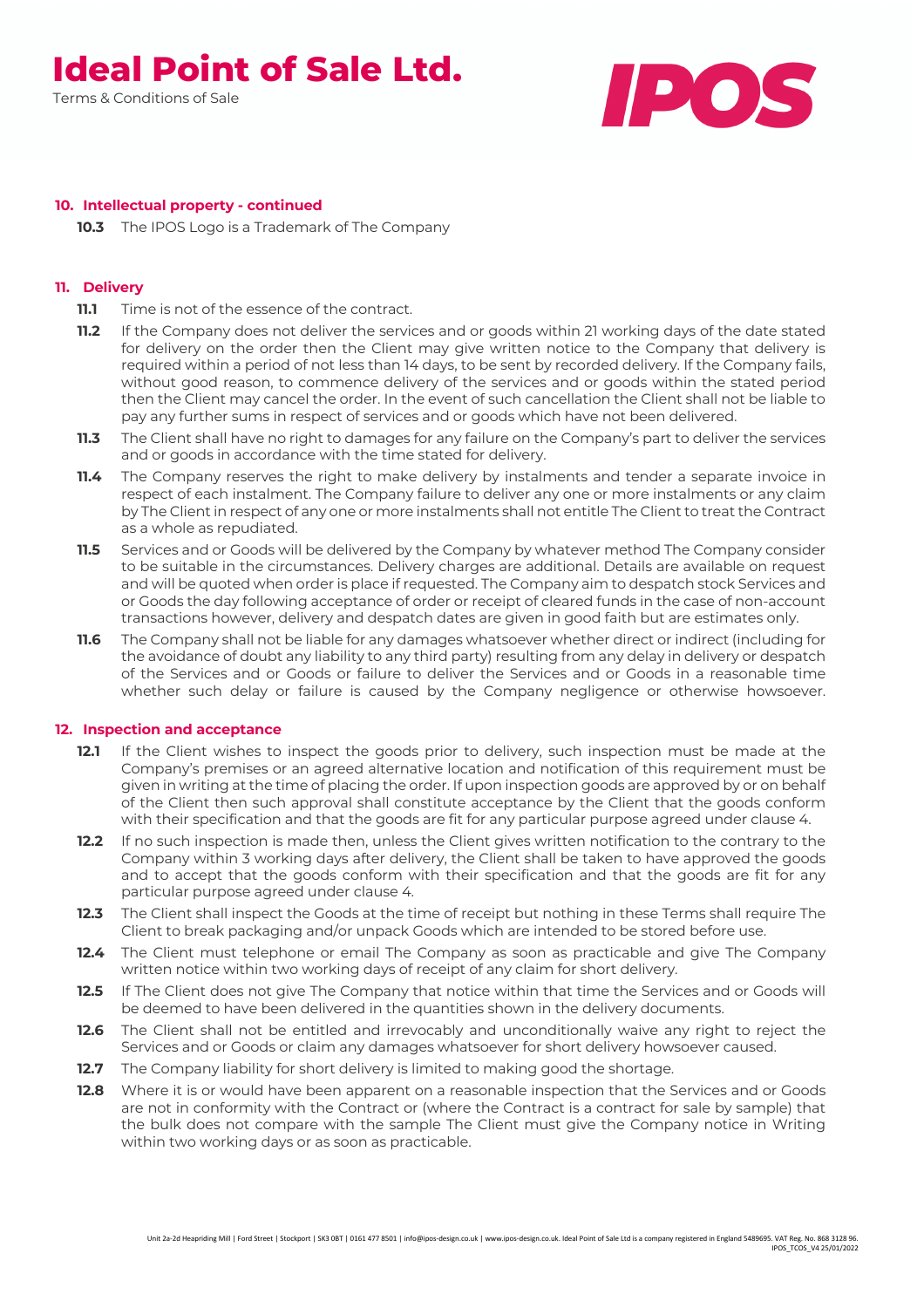

- **12.9** If the Client is not a Consumer and The Client fails to give The Company that notice within that time the Services and or Goods will be deemed to have been accepted and The Client shall not be entitled and irrevocably and unconditionally waive any right to reject the Services and or Goods.
- **12.10** If the Client is not a Consumer and The Client fails to give The Company that notice within that time Clause 8.8 shall have effect.

#### **13. Specification**

- **13.1** All drawings, descriptions, specifications and particulars of the services and or goods to be supplied are approximate only.
- **13.2** The descriptions and illustrations contained in the catalogues, price lists and other advertising of the Company has been provided in good faith by the Company but:
	- **13.2.1** No such description, illustration, price list or other advertising shall form part of the contract;
	- **13.2.2** If the Client wishes to rely on any such description, illustration, price list or other advertising in entering into the contract it must notify the Company in writing before the Company provides a Proposal / Quotation. If no such notification is given, the Client agrees that it did not rely on any such representation in entering into the contract.
- **13.3** The Company reserves the right to incorporate new features and to supply products which may not be strictly in accordance with the specification agreed upon, provided that any changes in specification shall not materially prejudice the performance of the services and or goods.

#### **14. Data Protection**

Both parties will comply with all applicable requirements of the Data Protection Legislation. This clause is in addition to, and does not relieve, remove or replace, a party's obligations or rights under the Data Protection Legislation. In this clause 14, Applicable Laws means (for so long as and to the extent that they apply to the Company) the law of the European Union, the law of any member state of the European Union and/or Domestic UK Law; and Domestic UK Law means the UK Data Protection Legislation and any other law that applies in the UK.

- 14.1 The parties acknowledge that for the purposes of the Data Protection Legislation, the Client is the Controller and the Company is the Processor.
- 14.2 Without prejudice to the generality of clause 14, the Client will ensure that it has all necessary appropriate consents and notices in place to enable lawful transfer of the Personal Data to the Company for the duration and purposes of this agreement.
- **14.3.** Without prejudice to the generality of clause 14, the Company shall, in relation to any Personal Data processed in connection with the performance by the Company of its obligations under this agreement:
	- **14.3.1.** process that Personal Data only as required by Applicable Laws to otherwise process that Personal Data and where applicable notify the Client of this before performing the processing required by the Applicable Laws unless those Applicable Laws prohibit the Company from so notifying the Client;
	- **14.3.2.** ensure that it has in place appropriate technical and organisational measures, to protect against unauthorised or unlawful processing of Personal Data;
	- **14.3.3.** ensure that all personnel who have access to and/or process Personal Data are obliged to keep the Personal Data confidential; and
	- **14.3.4.** not transfer any Personal Data outside of the European Economic Area unless prior consent has been obtained;
	- **14.3.5.** assist the Client, at the Client's cost, in responding to any request from a Data Subject and in ensuring compliance with its obligations under the Data Protection Legislation with respect to security, breach notifications, impact assessments and consultations with supervisory authorities or regulators;
	- **14.3.6.** notify the Client without undue delay on becoming aware of a Personal Data Breach;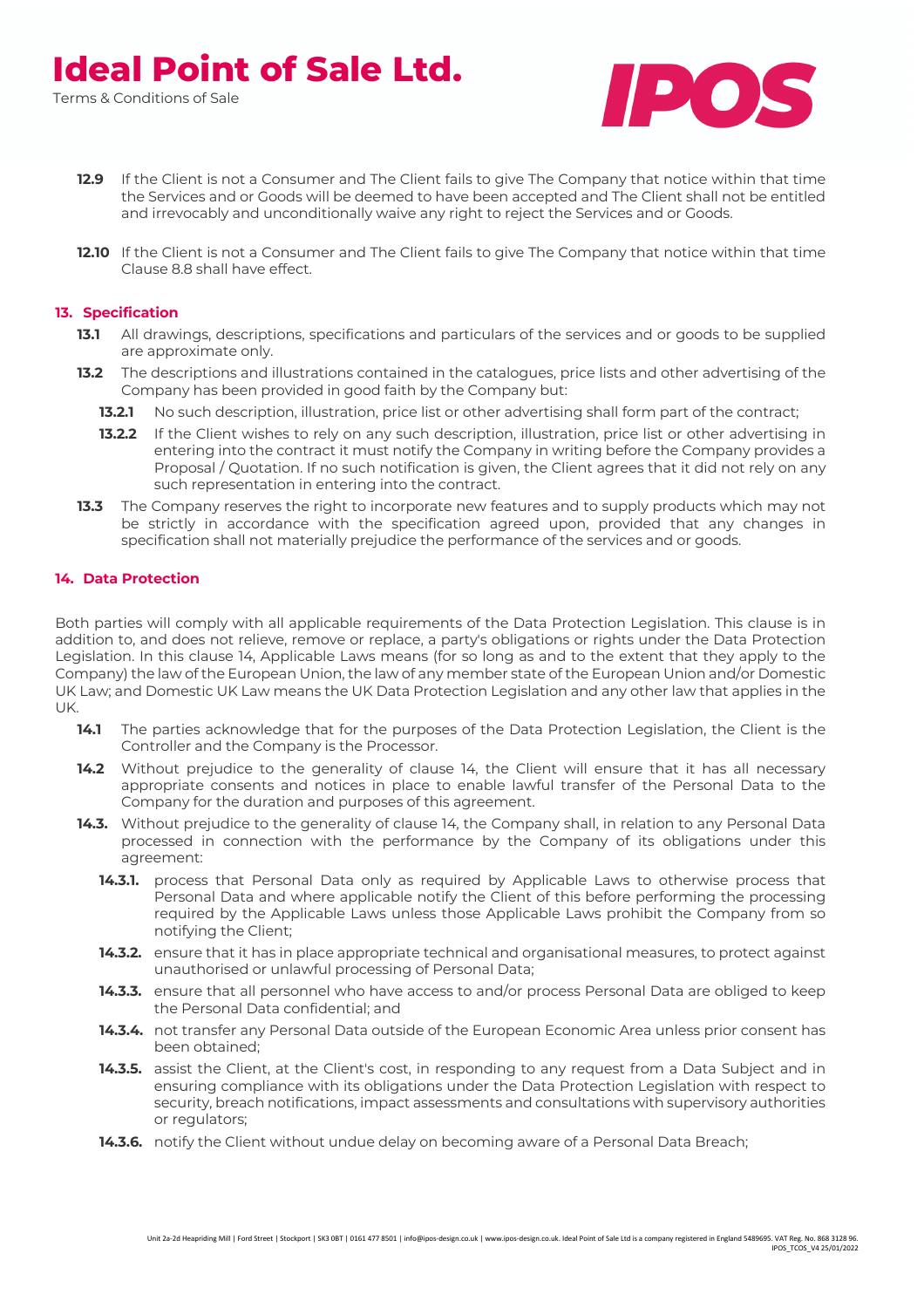Terms & Conditions of Sale



#### **15. Intellectual Property**

- **15.1.1** if reasonably required by the Client, delete or return Personal Data and copies thereof to the Client on termination of the agreement unless required by Applicable Law to store the Personal Data; and
- **15.1.2** maintain complete and accurate records and information to demonstrate its compliance with this clause.

#### **16. Quantities**

A receipt in respect of the delivery must be signed on receipt of the goods by the Client or his representative at the Clients premises. Unless the Client notifies the Company in writing of any shortfall within 48 hours of delivery, the Client is taken to accept that the correct quantity has been delivered. The Company will have no liability for any shortfall and will be entitled to payment for the full quantity.

#### **17. Price**

The price of Goods exclusive of VAT shall be as at the date of delivery of the Goods. Prices are subject to change without prior notice.

#### **18. Non-payment / insolvencies**

- **18.1** Insolvent" means The Client becoming unable to pay its debts within the meaning of Section 123 of the Insolvency Act 1986; the levying or the threat of execution of distress on any of its property; the appointment of a receiver or administrative receiver over all or any part of its property; a proposal for a voluntary arrangement or compromise between The Client and its creditors whether pursuant to the Insolvency Act 1986 or otherwise; the passing of a resolution for voluntary winding-up or summoning a meeting to pass such a resolution otherwise than for the purposes of a bona fide amalgamation or reconstruction; the presentation of a petition for the Clients winding-up or for an administration order in relation to The Client; if the Client suffer any analogous step or proceedings under foreign law or The Client ceasing or threatening to cease to carry on its business.
- **18.2** If the Client fails to pay the price for any Goods on the due date or The Client becomes Insolvent or if The Client is a Limited Company there is a material change in the Clients constitution or The Client commits a material breach of this Contract and fails to remedy that breach all sums outstanding between The Client and The Company shall become immediately payable and The Company shall be entitled to do any one or more of the following (without prejudice to any other right or remedy The Company may have):-
	- **18.2.1** require payment in cleared funds in advance of further deliveries
	- **18.2.2** cancel or suspend any further deliveries to The Client under any contract without liability on the Company part
	- **18.2.3** charge interest on the balance of monies outstanding at the rate of 8% over the current base rate prevailing in England from the date the payment became due until actual payment is made after as well as before judgement.
	- **18.2.4** without prejudice to the generality of Clause 7 of these Terms exercise any of the Company rights pursuant to that clause.
	- **18.2.5** recover from The Client all costs and expenses, including legal costs on an indemnity basis, incurred by The Company in taking steps to enforce the Company rights under this or any other clause of these Terms.

#### **19. Payment**

- **19.1** Payment of invoices is due before the commencement of any project unless an agreement to provide an account has been confirmed in writing by The Company. The Company's acceptance to provide a credit account to The Client is conditional on The Company obtaining satisfactory results from any credit check.
- **19.2** Payment for the goods must be made within 30 days of the date of the invoice.
	- **19.2.1** In the event of non-payment within 30 days, then the Company may charge interest on all unpaid sums at a rate of 8% over the current base rate prevailing in England.
- **19.3** The Company does implement it's statutory right to interest.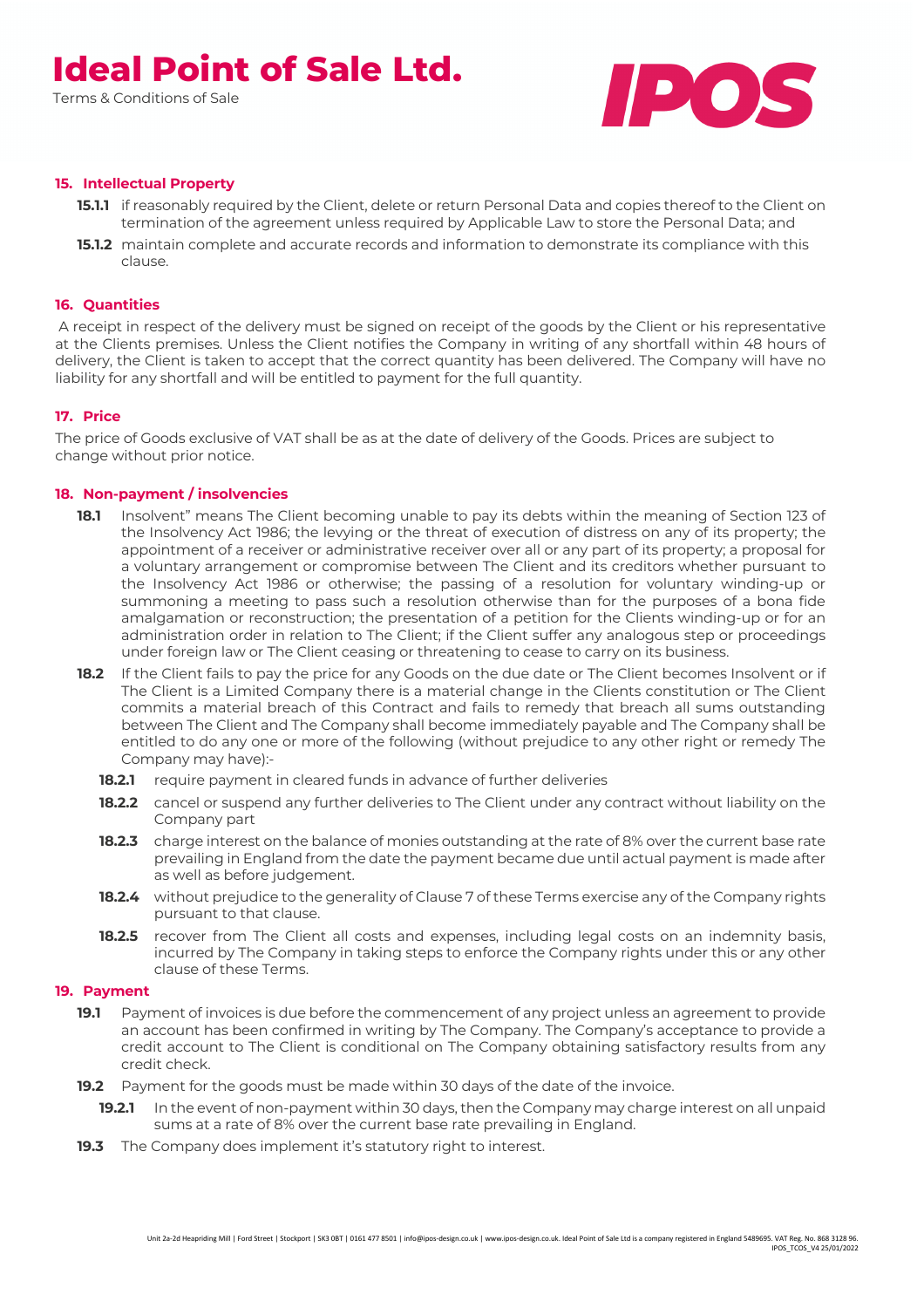Terms & Conditions of Sale



#### **18. Payment - continued**

- **19.4** Payment terms are strictly within the Company sole discretion which the Company may exercise on receipt of each order either:-
	- **19.4.1** Cash with order: orders will not be processed until payment in full for Goods packaging carriage and VAT has been received by The Company in the form of cleared funds;
	- **19.4.2** Credit card sales: Orders will not be processed until credit clearance has been received;
	- **19.4.3** Account terms: payment is due no later than thirty days from the date of invoice.
- **19.5** The Company reserves the right to refuse to execute any order or contract if the arrangements for payment or the Client's credit are not satisfactory to The Company and in the Company's sole

discretion The Company may require payment for each consignment when it is available and before it is dispatched in which case delivery will not be effected until The Company are in receipt of cleared funds.

- **19.6** In the case of short delivery The Client will remain liable to pay the full invoice price of all Goods delivered or available for delivery.
- **19.7** The Client may not withhold payment of any invoice or other amount due to The Company by reason of any right of set off or counter claim which The Client may have or allege to have for any reason whatever.

#### **20. Sterling Protection**

Where it is agreed that payment for the goods is to be made in any currency other than E sterling the Company reserves the right to be exercised at it's discretion to vary the price so as to take into account any changes in the rate of exchange between the date of the Company's Proposal / Quotation and the date of the invoice.

#### **21. Returns**

Goods can only be returned if written authorisation has been received from the Company. The goods must be in their original cartons and unopened. Opened or incomplete cartons will not be accepted. A restocking charge of £25 will be made and any credit issued will exclude any carriage, P&P or freight charges originally invoiced and/or paid for. Custom made or modified products are non-returnable. No returns of any nature will be accepted after 60 days from despatch date.

- **21.1** The Goods shall be stored separately from any other goods and The Client shall not interfere with any identification marks label batch numbers or serial numbers on the Goods.
- **21.2** The Company shall be entitled to recover the price of the Goods including VAT even though the property in any of the Goods remains with The Company.
- **21.3** The Company shall be entitled at any time to recover any or all of the Goods in the Clients possession to which The Company have title and for that purpose The Company the Company servants or agents may with such transport as is necessary enter upon any premises occupied by The Client or to which The Client have access and where the Goods may-be or are believed to be situated.

#### **22. Risk and Title**

**22.1** Risk in the goods shall pass to the Client on delivery.

- **22.2** The property in the Goods shall remain with The Company until full payment for all goods has been received by the Company.
- **22.3** Property in all goods shall remain with the Company, notwithstanding delivery of the goods or any part of them;
	- **22.3.1** Until title passes: -
	- **22.3.2** The Client shall be at liberty to use or deal with the goods in the ordinary course of business, but until full payment in respect of all goods has been made The Client shall hold the Goods as the Company fiduciary agent and bailee.
	- **22.3.3** The Clients power to use or deal with the goods in the ordinary course of business shall be automatically revoked if the Company cancels the order under clause 23 below.